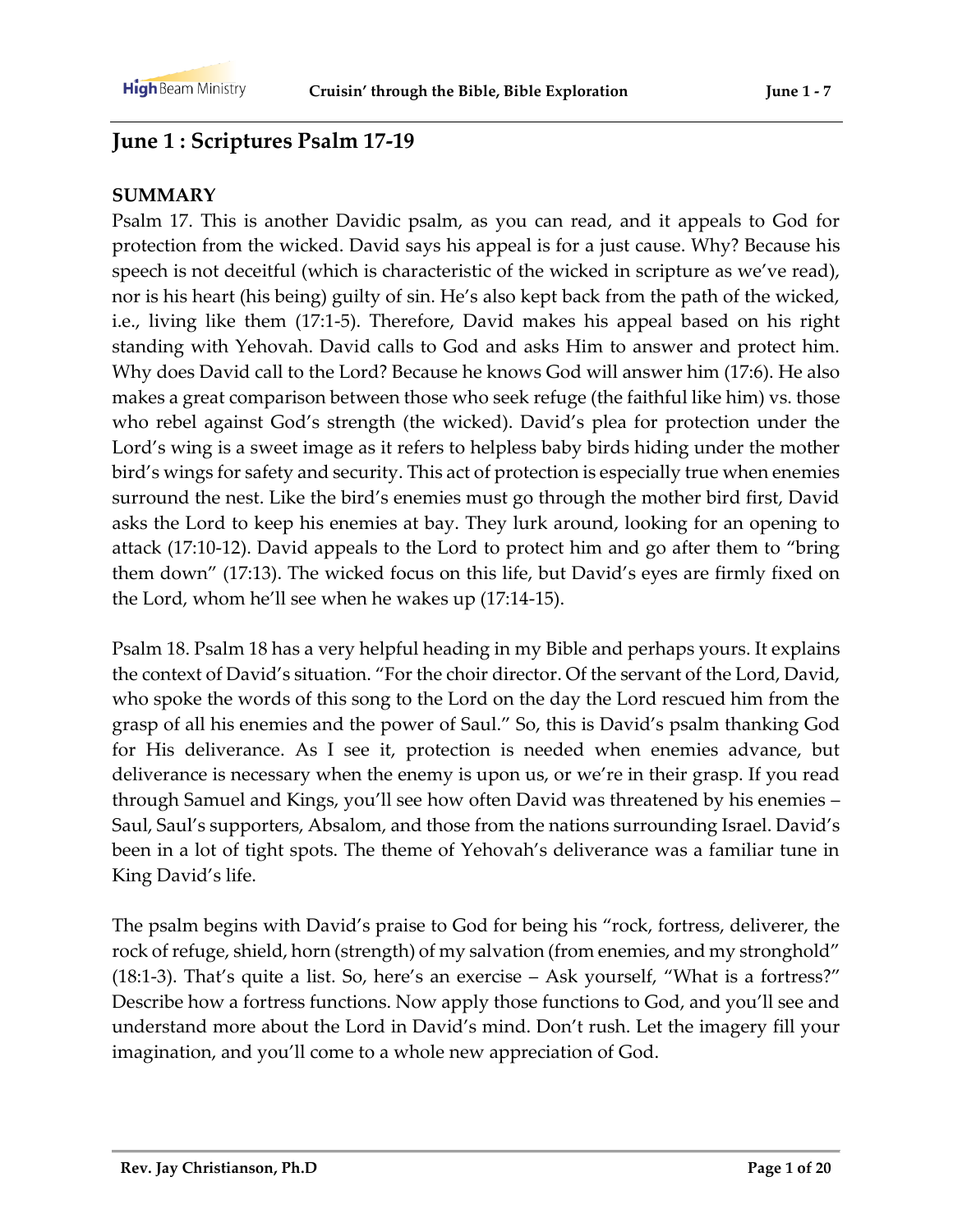David moves to describe the dire situation(s) he was in (18:4-6). Again, let the imagery fill your mind and spark your emotions. In short, David says, "I was in a place where I would die if the Lord didn't step in." Step in He did, and what an appearance (18:7-15)! In David's poetic eye, the Lord shook heaven and earth with His glorious presence when Yehovah acted on David's behalf. Now, did this really happen? Not that we know of in David's day. But the king is wonderfully poetic as he describes how God intervened. However, we *do* know the Lord did some astonishing manifestations – a pillar of fire, a pillar of smoke, Yehovah causing thunderous storms, and sending down lightning. What David is saying is his deliverance came when God "showed up." He describes his rescue in equally poetic ways – God pulled him out of his tight spot and set him in a spacious place (18:16-20), and being a shepherd as a kid, David knows the beautiful freedom and peace in the expanse of wide-open spaces. Why did the Lord help David? Per David, it was because he worked hard to keep himself right with the Lord (18:20-24). God deals with people according to the way they walk with Him (18:25-27). Therefore, God helped David (18:28-29). He finishes his psalm with praise for God and how the Lord has trained him to triumph over his enemies and be a respected king (18:30-45), and only God gets the credit (18:46-50)!

Psalm 19. I remember being in northern Minnesota along a road called the Gunflint Trail. The place where my wife and I and our children were camping was only about 30 miles from the Canadian border. We were *far* from city lights, so the stars were astounding. The stars can be impressive under regular city/suburb night sky, but "you ain't seen stars 'til you see 'em up close and personal in the middle of a wilderness." It makes God's promise to Abraham astounding, "Then he brought Abram outside and said, 'Look up at the sky and count the stars if you think you can count them.' He continued, 'This is how many children you will have'" (Genesis 15:5, CEB). Take a good look at God's creation, and you'll see God. Every work of art carries the artist's "being" in it because it's the work of their hands. Every piece of art is a product of the artist's mind, will, emotions, and spirit. So it is with God's creation. Do people say they can't see God? Then they aren't looking at this world. Even a blind person can experience God because interacting with God's handiwork is more than seeing. For a person to not see God in creation, they either refuse to see him, are spiritually blind, or are physically dead. Those three things, by the way, God can heal.

Psalm 19 comes from the pen of one who has intimately experienced God and His creation as a shepherd, soldier, and worshipper of Almighty God. He knows the heavens and the earth "speak" about God, although there are no words. Their witness of God is still there for all willing to look (19:1-6). As David mulls God's revelation through nature, he moves to God's revelation through His Word, the Torah. Why is David so turned on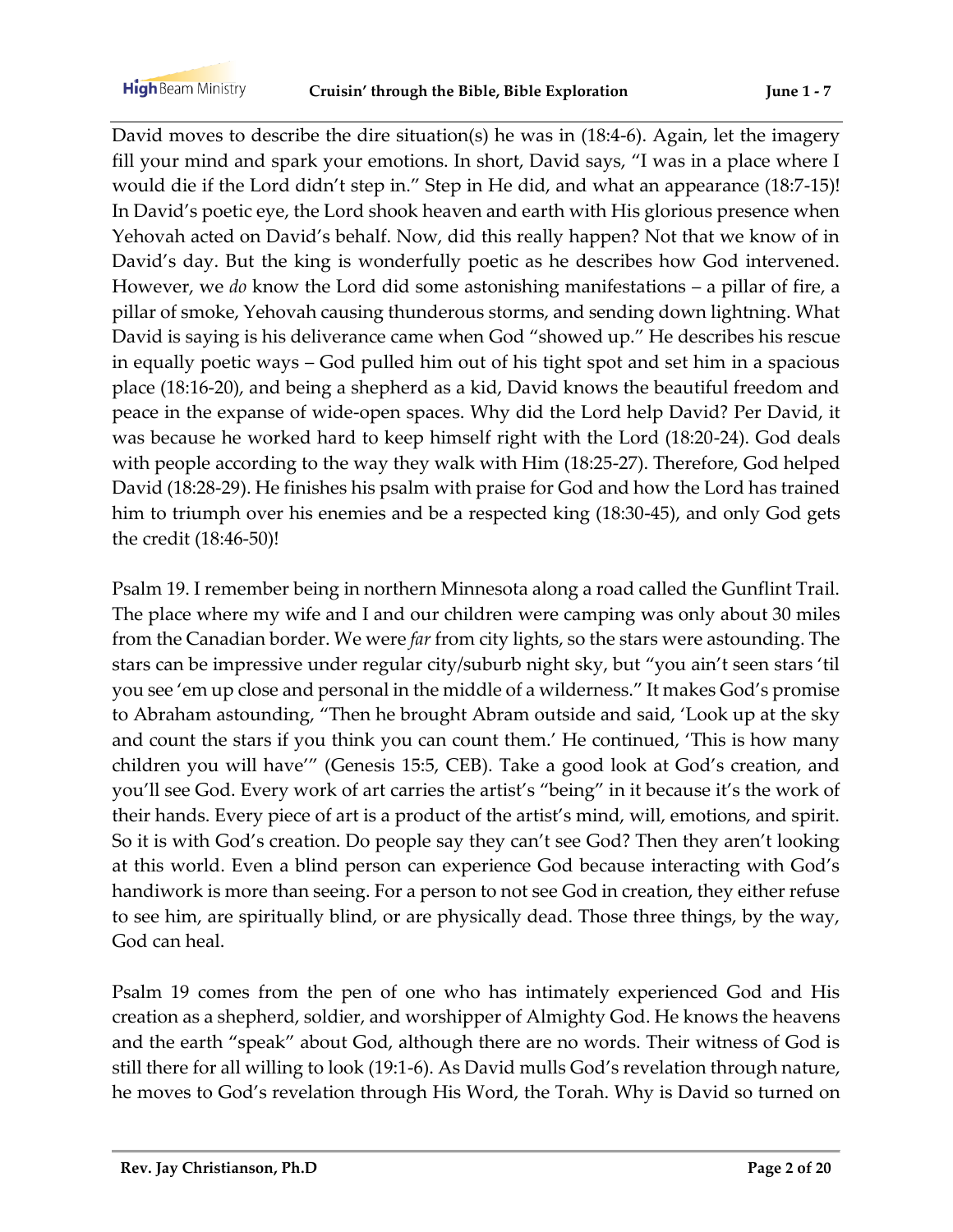about God's laws, commands, statutes, guidelines, and directives? Because it's what they do in a person's life when they follow them. Look at the benefits David lists: "renewing one's life, making the inexperienced wise, making the heart glad, making the eyes light up." When was the last time you heard the average Christian crow about God's word like that? Do *you* think about the Lord's word like that? David desires God's commands, statutes, guidelines, and directives *because* they're the Lord of Creation's words that keep things in order (like the heavens and earth), and "your servant is warned by them, and in keeping them there is an abundant reward" (19:11). And speaking of being warned by God's word, David asks for the Lord's help to keep him from sinning (19:12-13). As we read the Lord's word, those words help keep us "blameless and cleansed from blatant rebellion" (19:13). Therefore, the words of my mouth and the meditation of my heart (will) be acceptable to you, Lord, my rock and my Redeemer."

### **INSIGHT**

There are many wicked people in this world, and by wicked, I mean the Bible's definition of wickedness. The baseline idea of a wicked person is someone who refuses to acknowledge God or walk His ways. They aren't necessarily violent, but their words and actions often bring harm to others. Sometimes they deliberately target God's people, as in David's case. If we were in David's place and this was happening, what should we do based on this psalm? Make sure we're clean before God, appeal to Him to protect us because we're His child, and ask Him to deal with them. When we let the Lord fight our battles first, we learn to "rest in Him," as the scriptures say. "God has this" is a great attitude to have.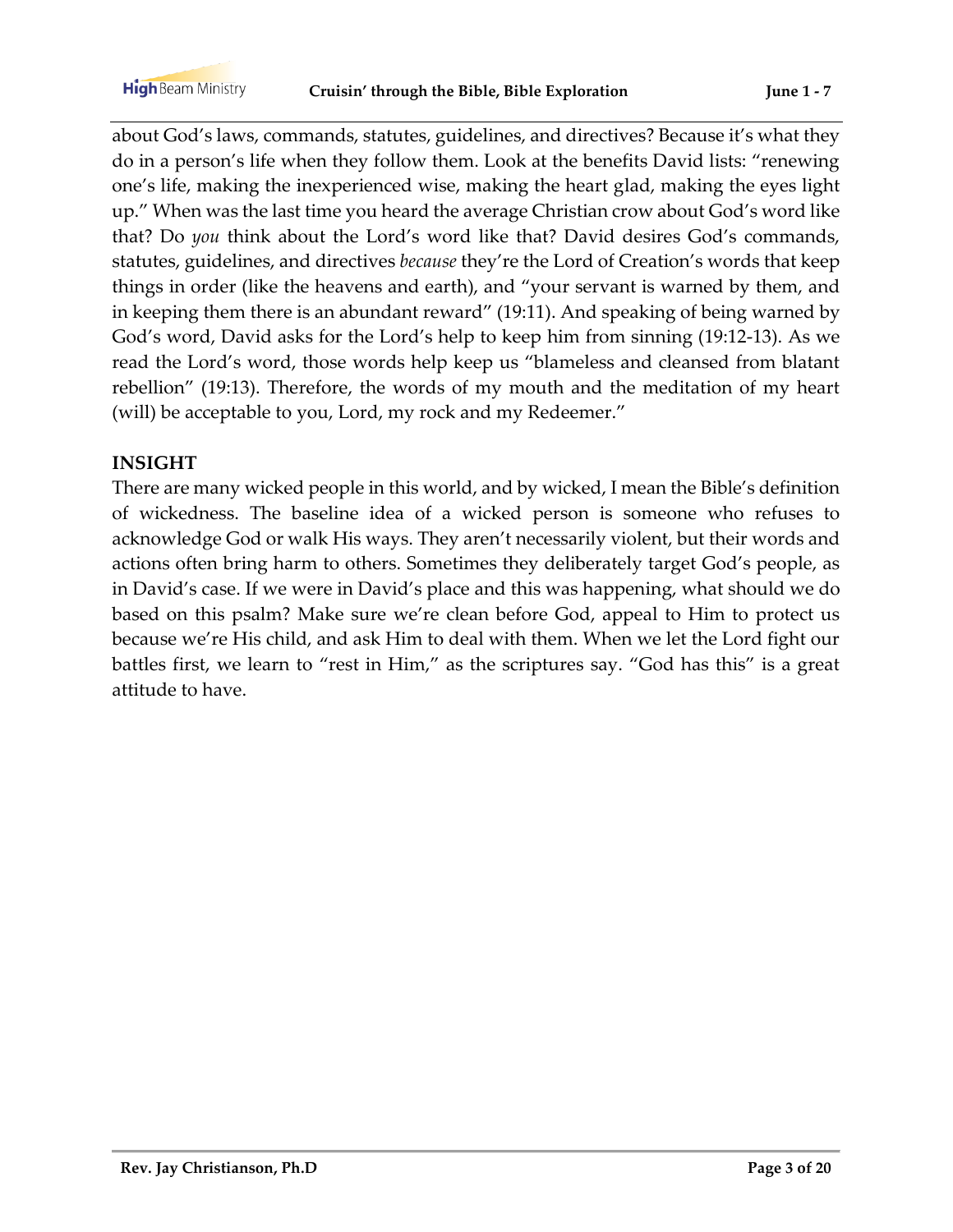# **June 2 : Scriptures Psalm 20-24**

#### **SUMMARY**

Psalm 20. OOH, COOL! A battle psalm by David, Israel's God-given King and Commander! At least that's the heading in my Bible. Let's read through it to see if the heading is correct. I see a couple of things. 1) This psalm is a blessing that could be sung, chanted, or spoken by King David over his troops. 2) I could also see it sung by later generations of Israelite soldiers as encouragement before the battle. This short psalm's core is, "Some take pride in chariots, and others in horses, but we take pride in the name of the Lord our God" (20:7). Let's not misplace our trust. The only thing that can consistently help us is the Lord. He may use other things to help us, but David has it right – without the Lord, nothing will help us. With the Lord, nothing can withstand us.

Psalm 21. This short praise psalm perfectly supplements Psalm 20, a preparation for battle. This psalm is David's poem of thanks and praise for victory in battle. King David rejoices like crazy over the Lord's victory on his behalf. He cried for the Lord's help, and Yehovah dished it out (21:2)! Therefore, David wins. "So, King David, what's the secret of your success?" asks the reporter for the Jerusalem Times. "For the king relies on the Lord; through the faithful love of the Most High he is not shaken" (21:7), says the King. "He's the one who will rout the enemy and destroy them and their family lines. They can plan all they want, but the Lord will foil those plans." David's conclusion is, "Be exalted, Lord, in your strength; we will sing and praise your might" (21:13).

Psalm 22. And now things take a downward turn, but not completely. The heading of this psalm is different across a couple of versions. The CSB and HCSB say, "From Suffering to Praise." The Amplified Bible says, "A Cry of Anguish and a Song of Praise." So, let's see if they're right. Okay, I just read through the whole psalm again, and it most certainly is from "Anguish to Praise." This psalm is from David, and I can't imagine his situation that provoked such intense feelings and poetic language. What happened to him to make him feel like God abandoned him? What made him feel like "a worm and not a man, scorned by mankind and despised by people?" It must have been a bad situation where "those who scorn God" mocked David by saying, "He relies on the Lord; let him save him; let the Lord rescue him, since he takes pleasure in him." David doesn't refute their words. Instead, he affirms them! He knows he belongs to God from birth, and because of that, King David will cry to the Lord alone to help him (22:9-11).

Meanwhile, David returns to his situation. He depicts his enemies as strong bulls, lions, and dogs encircling him, ready to tear him to shreds. David feels like he's helpless. A disjointed body can't do anything, a melting heart speaks of courage drained by fear, his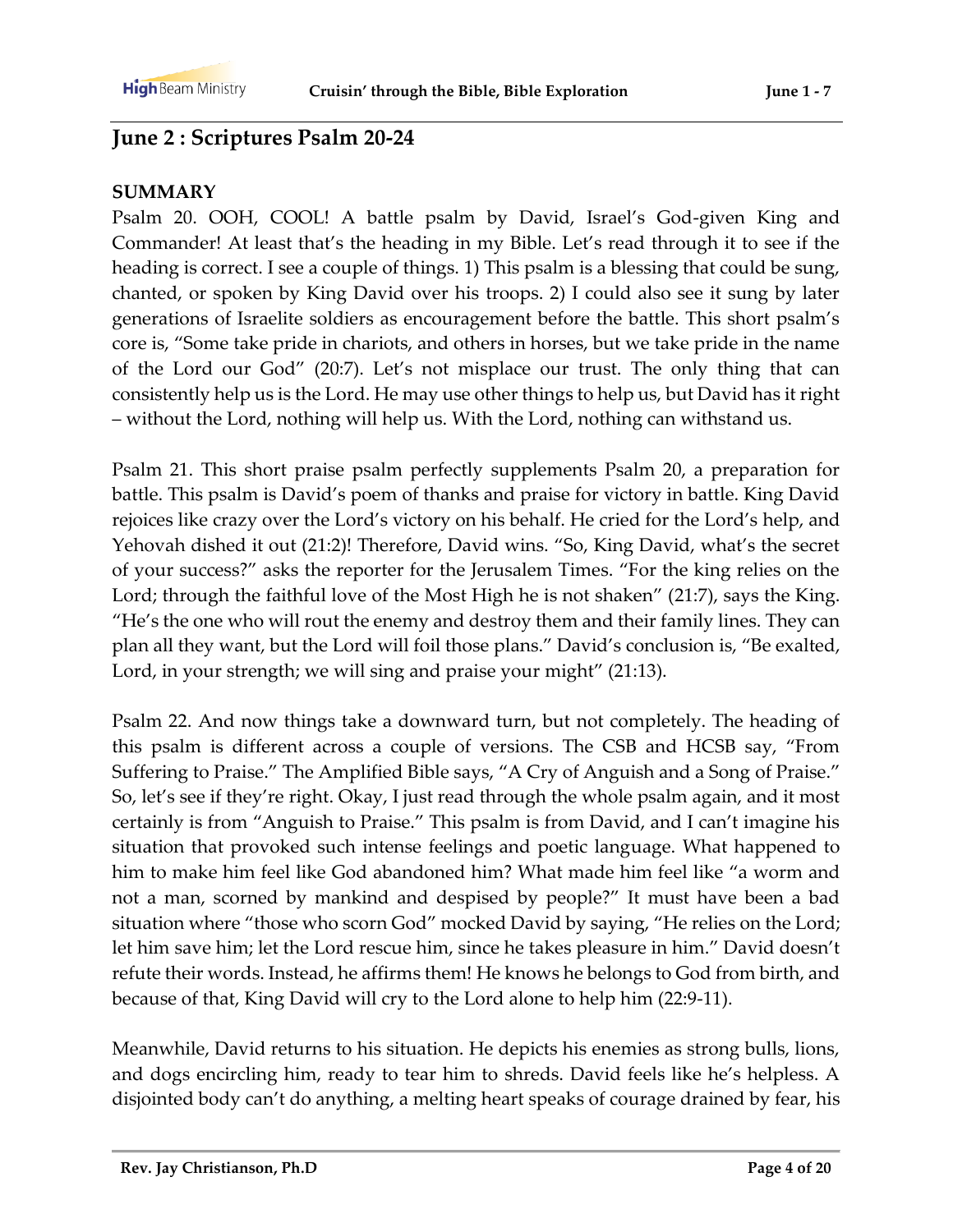strength is gone, and he feels dried out (weak) (22:12-18). Pretty intense description, huh? David calls out to his only hope (the Lord) with the promise to declare his deliverance from his deathly situation (22:19-24). We know David will praise Yehovah publicly because "the great assembly" means "in the midst of the people gathered in the Tabernacle courtyards." That meaning is confirmed because "fulfilling vows" is performing a sacrifice to fulfill a promise made to the Lord. In David's case, his sacrifice is a thank offering (*shelamim*, a type of peace offering recognizing God's deliverance) to praise the Lord for his help. During the thank-offering, the worshipper shares the meat with the Lord, with the priests, and with those with whom he wants to share his joy, "The humble will eat and be satisfied; those who seek the Lord will praise him" (22:26). Poetically speaking, when people and nations see God's deliverance, they will come and bow down to the Lord (22:27-31) and share it not only all over but to generations to come. Be sure you read the insight below.

Psalm 23. Now we come to one of the most beloved psalms, the famous Good Shepherd Psalm. There have been myriads of books written, and sermons preached about this psalm. A good read is *A Shepherd Looks At Psalm 23* by Phillip Keller. Since there's already so much material, I'm not going to reinvent the wheel. I just want to share a few things for the person who's never read this psalm before and for some who have. Psalm 23 is an intensely personal psalm by Israel's Shepherd-King, David. It comes from his experience of shepherding as a young boy. That job fell to the youngest in the family, and it was good training for David. Leading people is a lot like taking care of dumb sheep. A shepherd's job is to provide for his flock by taking them to rich pasturelands and reassuring them in scary places and times. A shepherd helps, guides, and protects (the shepherd's rod and staff) his sheep and eases their afflictions by applying oil to their heads (oil on a sheep's head helps keep the pesky flies from annoying them). David sees himself as a shepherd for God's people but sees God as his ultimate personal shepherd. Everything he did for the sheep, Yehovah did for him every day of his life. The Lord is a Good Shepherd, "Yes, (God's) goodness and faithful love will pursue me all the days of my life, and I will live in the Lord's house as long as I live" (23:6). In other words, "the Lord's goodness and unfailing love will be with me as I live in His presence forever." I encourage you to take a few minutes and search the web for posts that expand on the details and realities of being a shepherd, shepherding, and sheep in ancient times.

Psalm 24. The last psalm of our daily reading is a glorious ode to our Great King, Israel's True King, Yehovah, the One True Almighty, and Ever-Living God. Over the top, you say? David would beg to differ. Yehovah is the Lord over all creation by virtue of creating them. I don't see any other being, physical or spiritual, capable of doing what God did. Therefore, He is the sole God who runs creation and humanity. He is accountable to no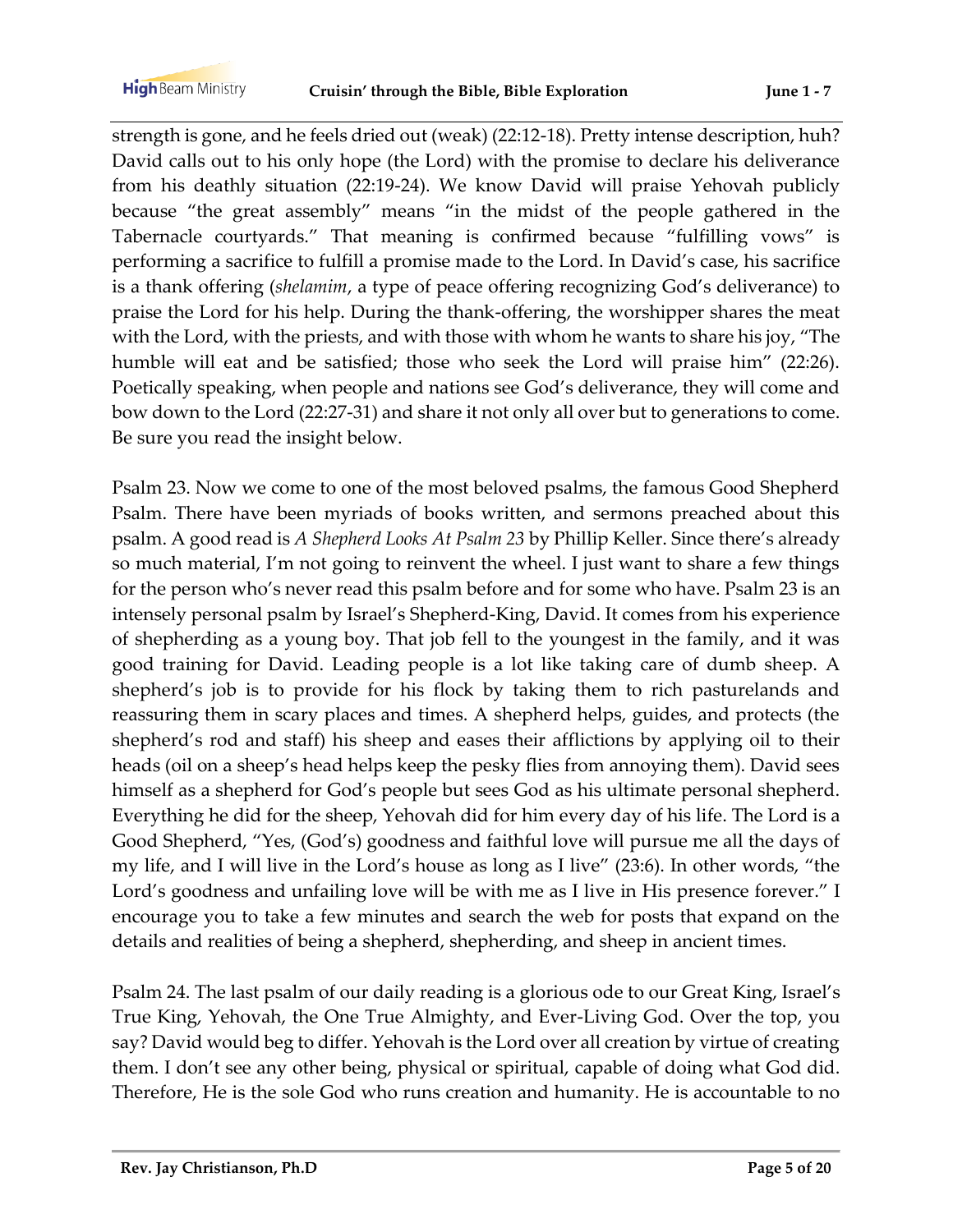one, and all are accountable to Him (24:1). David asks, "since Yehovah is the world's Creator, how are we to approach Him" ("ascend the hill of the Lord" is a picture of walking up to God's Temple)? In the manner that our God wants us to, as people who are innocent of sin and living with integrity, who pursue and stand for truth and reject anything false or deceitful. Such people will not only be able to approach the Lord, but He'll bless them and regard them as being right with Him, the God who saves them from inward sin and sinful ways (24:3-5). These are the marks of those seeking the Lord (24:6).

The imagery here created the picture of receiving an approaching king, victorious in battle. It's a call to open the city's gates to receive and exalt him for his glorious victory. Every time I read this, I see the final verses as a call to be open and receptive to the Mighty King and to give Him the glory that only He deserves for all He's done. That Mighty King is Yehovah alone. There is no other king of creation.

I came across a fascinating note in the Amplified Bible about this psalm. It says, "In the Talmud, it is said that the Levites sang a particular psalm for every day of the week, and this was the psalm for the first day." What a fitting way to start a new week – Acknowledge the Lord as Sovereign King and remind ourselves to be proper subjects, ready to receive Him!

#### **INSIGHT**

If you knew nothing about Jesus and His crucifixion as written in the Gospels, Psalm 22 would be just a highly picturesque account of a man under great distress who finds deliverance from God and wants to share it with everyone he meets. But if you're familiar with Jesus' crucifixion, you'll quickly realize David wrote an amazing prophecy over 1,000 years before it came about.

When Jesus was on the cross, he quoted the opening line, "My God, my God, why have you abandoned me?" Did His Father really abandon Him? Some take it as face value and say Jesus' Father turned away from Him in repulsion over the sin and punishment Jesus was taking upon Himself. But I don't think that's correct because Jesus often used a form of teaching common to the teachers (rabbis) of His day. The technique was to quote a small part of a scripture and let His disciples "fill in the rest." It was a type of shorthand teaching called *remez*, meaning "alluding to." The rabbi would allude to something in God's word and let his disciple's minds fill with as many scriptures they had memorized to make connections. As they did so, they would get an "Aha!" moment, the precise point their rabbi intended them to know and understand. This moment of self-revelation was far more effective than just giving the information to the student. So what does Psalm 22 have to do with Jesus teaching by *remez*?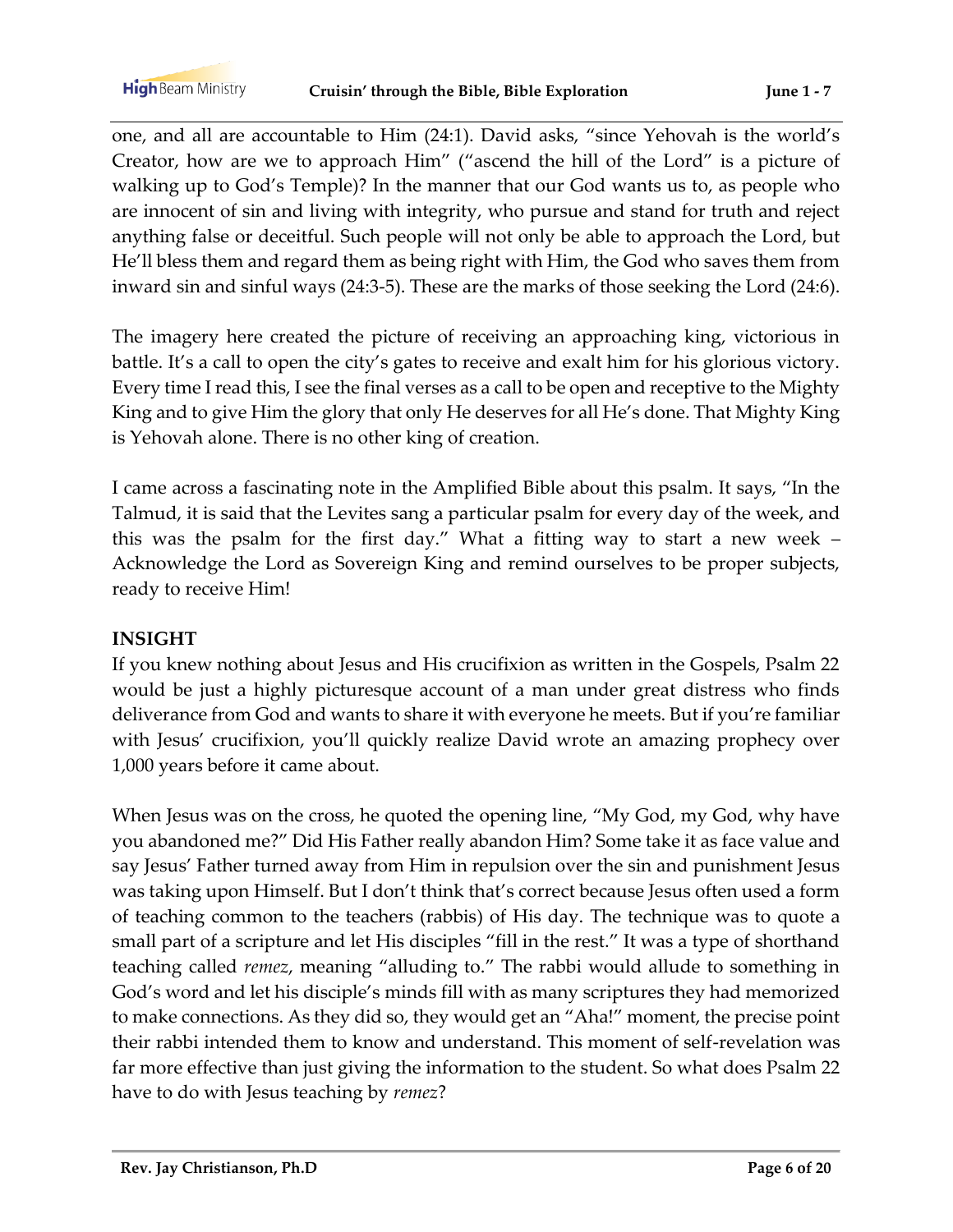By quoting the opening verse as His own words, Jesus is alluding that the entire psalm is about Him. Read through the psalm again and see how many "pictures" were fulfilled in Jesus' trial and crucifixion – "But I am a worm and not a man, scorned by mankind and despised by people. Everyone who sees me mocks me; they sneer and shake their heads:" And here the crowds actually became part of the Psalm 22 prophecy *by saying the same thing David wrote a millennium before*, "He relies on the Lord; let him save him; let the Lord rescue him, since he takes pleasure in him" (22:8; Matthew 27:42; Mark 15:31; Luke 23:35). And here's a wild connection. The word for "despise" (*bazah*) is the same word used in Isaiah 53, which also talks about Jesus' crucifixion, "He was despised (*bazah*) and rejected by men, a man of suffering who knew what sickness was. He was like someone people turned away from; He was despised (*bazah*), and we didn't value Him."

Psalm 22 speaks of people surrounding Jesus, snarling for his death (22:12-13), while his body became disjointed from the effects of the crucifixion (22:14). He was thirsty (22:15; John 19:28), His feet and hands were pierced (22:16; Acts 2:23), and they cast lots for his clothing (22:18; Matthew 27:35; Mark 15:24; Luke 23:34; esp. John 19:24).

When Jesus uttered those words of Psalm 22:1, He was saying in effect, "Read Psalm 22, and you'll see Me. This was planned long ago. Trust Me. I knew it was coming." And when it was done, and Jesus rose from the dead, the remainder of Psalm 22 kicked into action, "All the ends of the earth will remember and turn to the Lord. All the families of the nations will bow down before you, for kingship belongs to the Lord; he rules the nations. All who prosper on earth will eat and bow down; all those who go down to the dust will kneel before him—even the one who cannot preserve his life. Their descendants will serve him; the next generation will be told about the Lord. They will come and declare his righteousness; to a people yet to be born they will declare what he has done." Amen!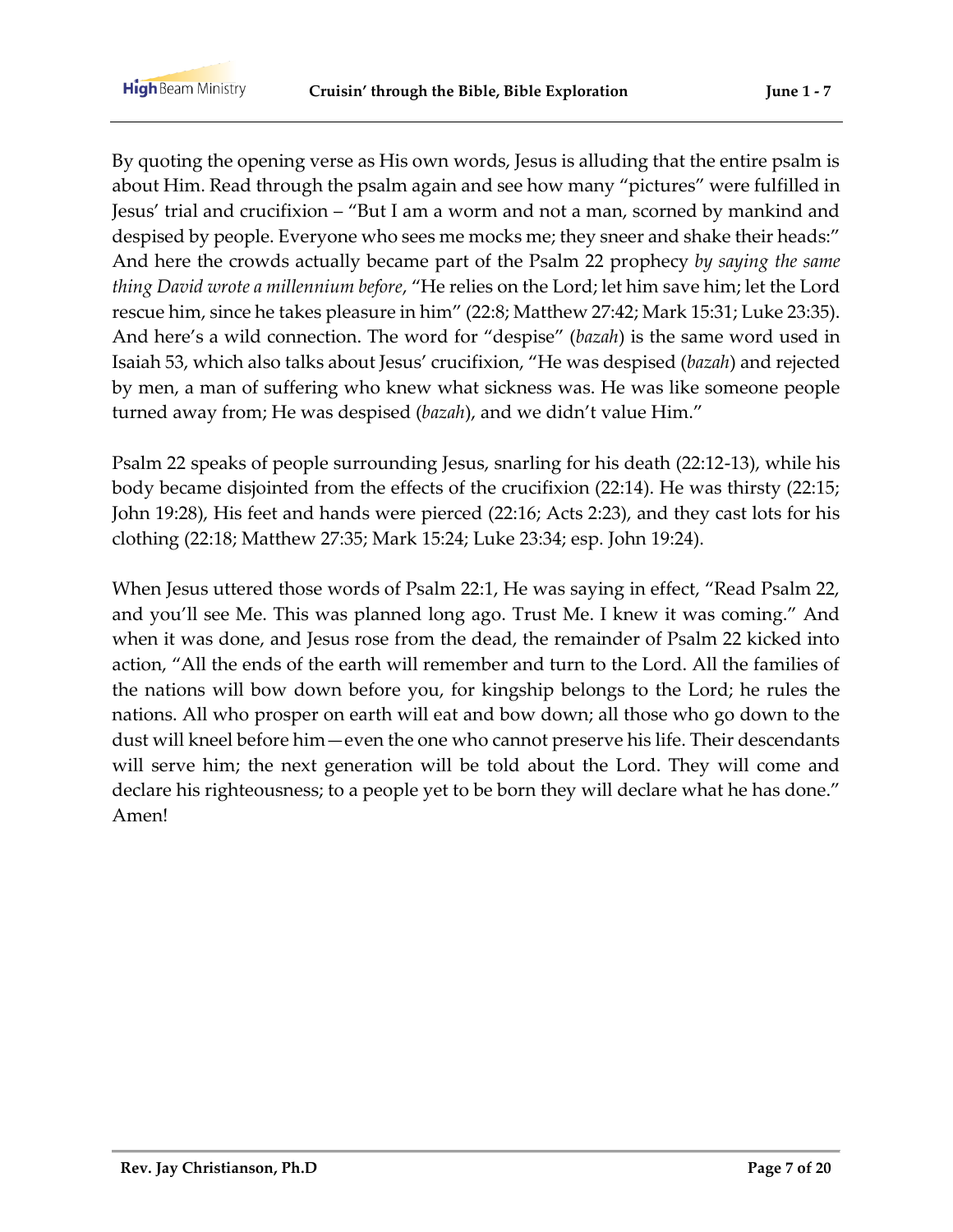# **June 3 : Scriptures Psalm 25-29**

### **SUMMARY**

Psalm 25. This psalm is a beautiful song of dependence on the Lord. It breaks down very simply as I see it. David asks the Lord for help to keep from being disgraced in front of his enemies. He does this because David knows, "No one who waits for you will be disgraced; those who act treacherously without cause will be disgraced" (25:3). So, David depends on the Lord to help him in this situation as only He can. What are the characteristics of a person who relies on the Lord? What can we take away from David's example? Such a God-dependent person trusts the Lord (25:2), waits for Him (25:3), and asks for God's help to understand His ways, so they can know how to live truthfully (25:5). The dependent person knows and trusts God's character and mercy (25:6-7). The dependent person knows the Lord doesn't ignore sinners who humbly turn to Him and mercifully shows them the right way (25:8-9). A great benefit for the dependent person who fears the Lord is a good life (25:12) and being taken into the Lord's confidence (25:14). This last verse echoes something I've often noticed about how the Lord interacts with a trustworthy follower, "To those who trust God, great things will be entrusted to them." David's life is proof of that.

Why does David declare his dependence on Yehovah? Because he's in a tight place and needs help (25:16-19). And because he's utterly dependent on the Lord, he appeals for deliverance from the only one who can help him. Therefore, David will wait for the One he trusts. This psalm is wonderful to meditate on when we feel the trials of life rising against us and even overwhelming us.

Psalm 26. The theme of this psalm is "vindication." What does vindicate mean? The American Heritage Dictionary says, "To clear of accusation, blame, suspicion, or doubt." Have you ever been accused, blamed, suspected, or doubted falsely? Yeah, I think every person has. David calls for the Lord to declare him innocent of something.

The HCSB makes an interesting point, "Although the terminology seems strong, it does not proclaim sinless perfection, but moral and spiritual integrity. A sense of security comes from a life lived with integrity (Proverbs 10:9). This confidence is expressed in the psalmist's request that God test and examine him." Spot on. We're not perfect people, and we're not sinless. If that were the case, then we wouldn't need Jesus. But we can prove our faithfulness and integrity by freely acknowledging our sins, confessing them, repenting (turning away from them), and recommitting ourselves to living the right way. For this life, that's what God expects from His faithful followers.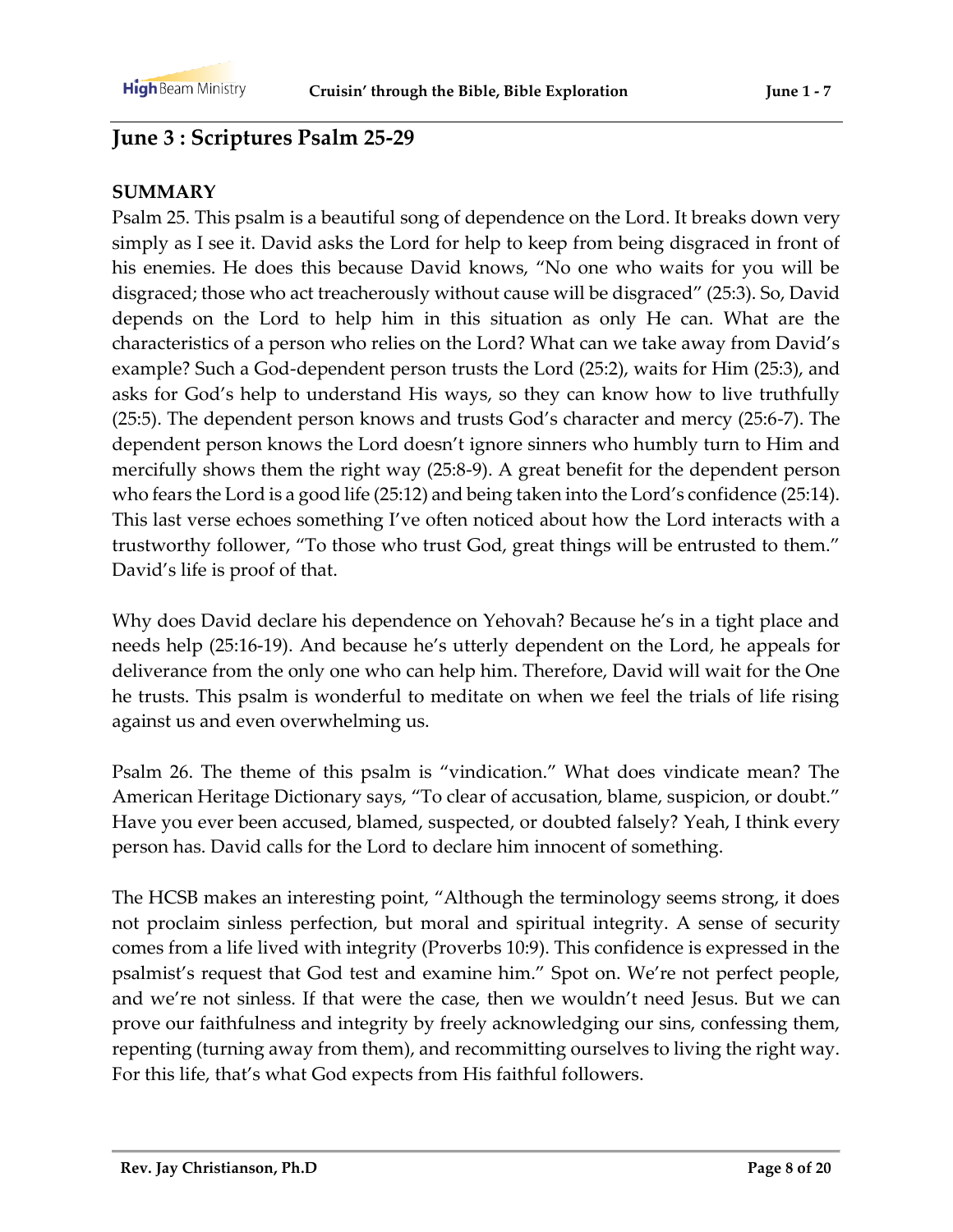What integrity does David claim? "I've trusted the Lord without wavering" (26:1). He boldly and unabashedly invites the Lord to check him out. He doesn't hang out with the wrong crowd (26:4-5) but instead spends time with the Lord (26:6-8) in innocence. Therefore, "please don't lump me in with the wicked. Recognize my innocence (vindicate me, "clear me of any accusation, blame, suspicion, or doubt") and have mercy on me." David must have received that sense of vindication from the Lord because the final verse, "My feet now stand on level ground," is an idiom that implies the person is confident of standing right with the Lord, nothing against them. Therefore, David will praise God!0s.

Psalm 27. This is one of my favorites because I became a Christian when contemporary worship music was starting to erupt in the Charismatic Movement in the 70s. One of those early worship songs used Psalm 27 for the lyrics. This psalm is a magnificent exaltation of the Lord as our protector in the face of threats. David talks about enemies, but we can use this psalm about any danger we see in life – financial, needs, etc. David declares two significant aspects of Yehovah, our God. He's light (light reveals the truth, the way we should go, and wisdom) and He's salvation (deliverance from our situation). Since the Lord gives us light and salvation, what do we have to be afraid of (27:1)? Any enemy? Nah! And because there is such great good to be enjoyed in the Lord's presence, David asks for just that, "I have asked one thing from the Lord; it is what I desire: to dwell in the house of the Lord all the days of my life, gazing on the beauty of the Lord and seeking him in his temple" (27:4-6). *Selah!* And when we're in the Lord's presence, we often get a perspective that lifts us high above our problems and causes us to thank Him  $(27:6)$ .

Sometimes, when we're in the midst of troubles, we forget the Lord. But like David, we hear the words, "My heart says this about you: 'Seek his face,'" and we respond, "Lord, I will seek your face" (27:8). David knows the Lord will not abandon him. Even if the most intimate and loving family members do, Yehovah won't. And because the Lord remains with him, David asks for His protection (27:11-12). When we get to this place of trust with the Lord, we know He'll help when we call. All we must do is be strong and full of courage as we wait for the Lord to act.

Psalm 28. This Davidic psalm is another lament, a cry for help (28:2). The wording here makes it sound like David is in trouble again, but this time God seems far from him, "do not be deaf to me…silent" (28:1). He appeals to Yehovah to not let him suffer the fate of evildoers because they do things David doesn't (28:3-5). But suddenly, the psalm shifts from appealing to the Lord to exuberantly thanking Him. Why? Because the Lord has answered David somehow, and the king affirms how God makes him strong and protects him (28:7) because David trusts God. David concludes the psalm by affirming the Lord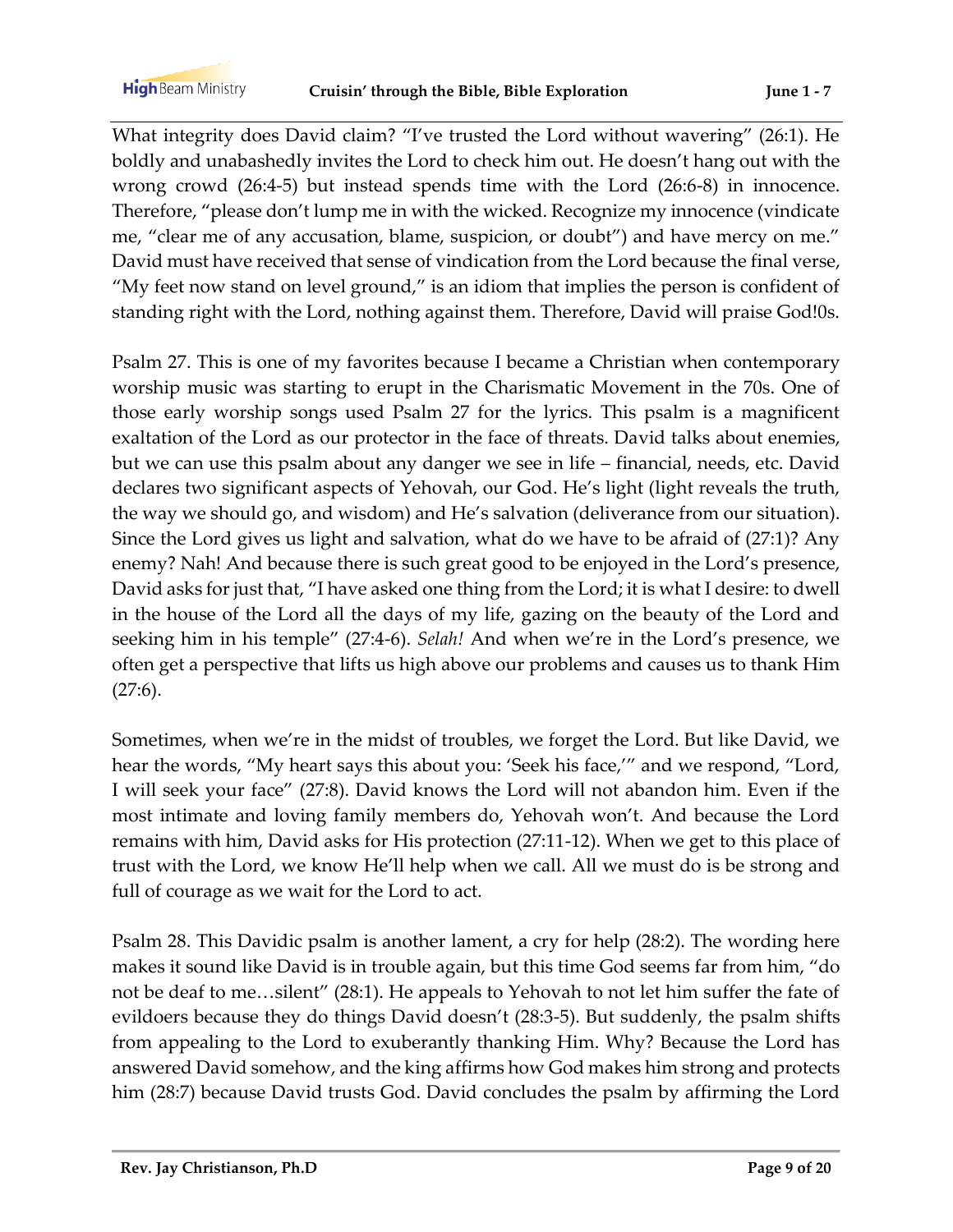treats His people, Israel, the same way as their strength and shield. "Save your people, God! Bless your possession! Shepherd them and carry them for all time!"

Psalm 29. Chapter 29 is a *POWER* psalm! David addresses not Israel nor the people of the earth but the inhabitants (angels and other spiritual beings) of the heavenly realm, the supernatural dimension where God's throne is set. Because they see God, they above all should ascribe (to acknowledge) that Yehovah alone has supreme glory and strength and that He is holy. There is none like Him. David then shifts his description of the Lord's power to worldly terms. The voice of the Lord "here and through verse 9 is used as (Yehovah's) audible expression of His power, comparable to thunder" (HCSB commentary). Metaphorically speaking, God's power shows His dominion over the world's vast waters. His power shatters the mighty cedars of Lebanon (think of God speaking and His words shredding California redwoods). "Lebanon" means all the mighty cedars, and "Sirion" (Mt. Hermon) is the tallest mountain in Israel on the border it shares with Lebanon. In other words, the Lord's power shakes mighty forests and causes the most mighty mountain to tremble. As the Lord displays His power, it's like the most incredible lightning storm ever that shakes a vast wilderness, causes animals to give birth, and strips forests bare. What's the response of those in God's temple, i.e., heaven, where all the supernatural beings watch the Lord's power displayed? One word. "Glory!"

David closes his psalm by reassuring us that this mighty God strengthens His people and blesses them with peace. Do you need a little encouragement today? If you belong to the Lord, know that this is who watches over you to guard and protect you.

#### **INSIGHT**

I've experienced some very challenging things in my life. Those times were amplified because they affected me, my wife, and my children. When those bills piled up, a car broke down, or family stresses built up, there was only one place to go – Jesus. I've asked the Lord many times for "light" to understand my situation and what to do about it. I've asked for "salvation" to help us get through it. He came through every time. Not necessarily as I thought He would, mind you, and not always easy. Often, I had to put my "hand to the plow" to get through it. But the Lord provided the insight, understanding, and ability to make it through. And one of the best comforts I had was simply spending time with Him. This is why this psalm is one of my favorites.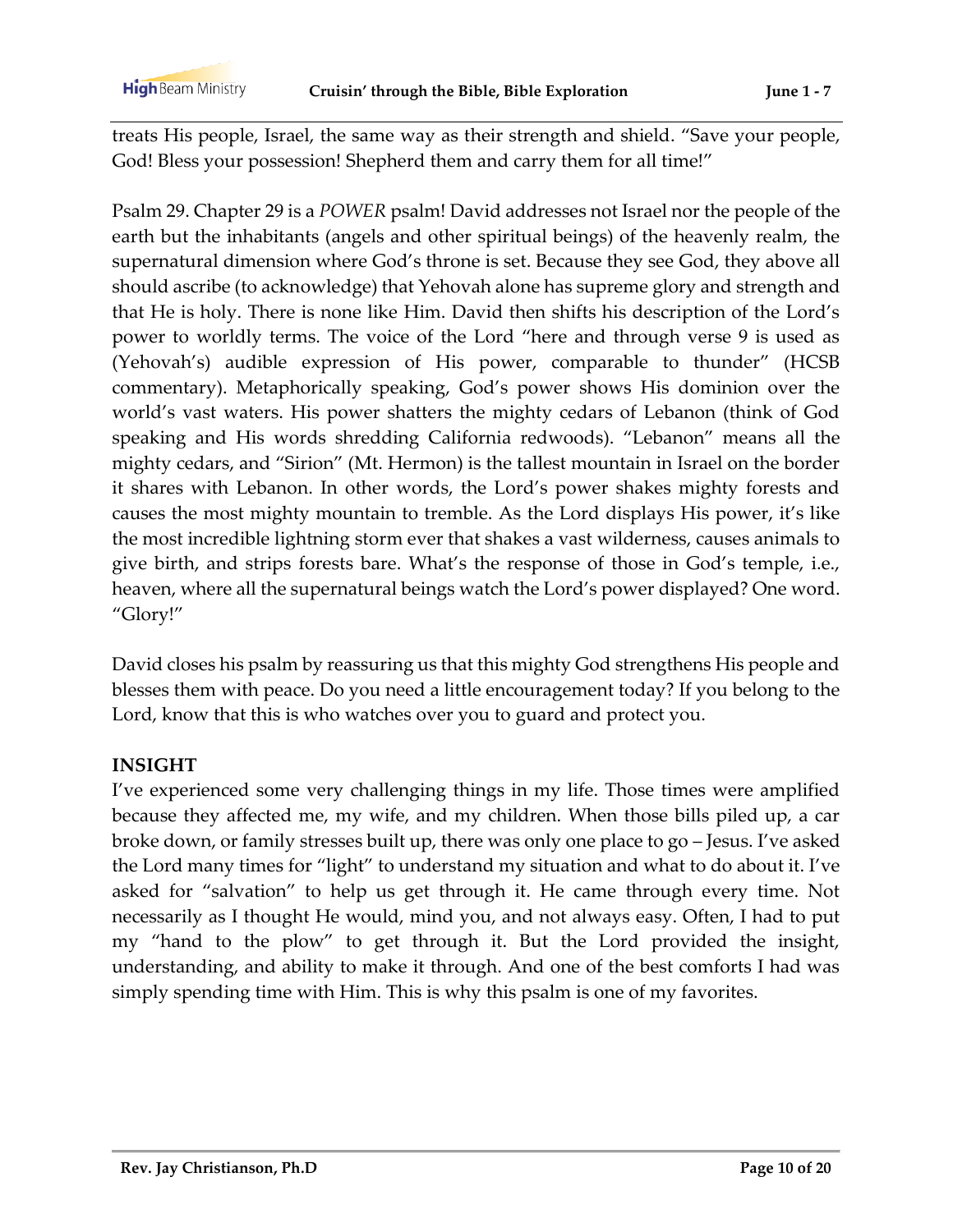# **June 4 : Scriptures Psalm 30-32**

#### **SUMMARY**

Psalm 30. Ever have one of those days? You know the kind I'm talking about. It seems like everything you do goes wrong. People get ticked at you. Things break down. The cat throws up in your shoe during the night. Or it could have been something severe like getting fired or getting clobbered by the flu. Yes, it's tough, especially when we dwell on it for the rest of the day, running it over and over in our heads, praying for some relief. But then the next day comes! The nighttime darkness brightens with the illumination of a new day. The person who was ticked at you forgives you and asks for forgiveness for their part in the argument. Or you find out that fixing that broken thing is simple, and you happen to find the right part at Home Depot on the first try. Or what sounded like the cat throwing up in your shoe last night was actually the cat throwing up in someone else's shoe (Wow! That was close!). Or maybe what you thought was the flu was only a 24-hour bug, your fever breaks in the middle of the night, and by morning you feel great! All the grief from the dark day before just fades away, and the new day dawns.

Well, that's the feel of this psalm by David. As you read, it's clear David's on the other side of a problem (enemies or sickness, 30:1-2), and he feels like the Lord snatched him from hell. It's likely a sickness event because David writes as if it was something that was a real threat to his life (30:3). He sees the dire situation as discipline from Lord, likely due to his pride. "When I was secure, I said, 'I will never be shaken'"(30:6). But who really gave David the ability to stand firm? God. And all Yehovah had to do was "hide His face" ("hide your presence" – Common English Bible), and David got the point. Without the Lord sustaining him, he was nothing and heading to death. The Lord answered him after he repented and turned his situation around. The Lord's anger turned to favor, and what was weeping gave way to joy (30:5). What was crying turned to dancing, and instead of wearing grief, David wore gladness, "so that my whole being might sing praises to you and never stop" (30:12). Yes, sometimes Jesus lets us go through tough times to show us who sustains us and makes us strong – ourselves or Him. When we finally get the Lord's point, and the situation resolves, we experience the "joy comes in the morning" feeling.

Psalm 31. This psalm is another of David's pleas for help, for God to be His refuge and rock (protection) and save him from the trap. Confident of Yehovah's possession and control of David's life ("Into your hand, I entrust my spirit," 31:5). Rather than buddy up to those who reject God, David embraces and holds fast to the Lord. So now that he's in a distressful situation, it hits him emotionally and physically (31:9-10). His enemies see his distress and realize it's an opportunity to go after David. But David trusts the Lord (31:14) and prays that he would be in the Lord's power and not his enemies' (31:15).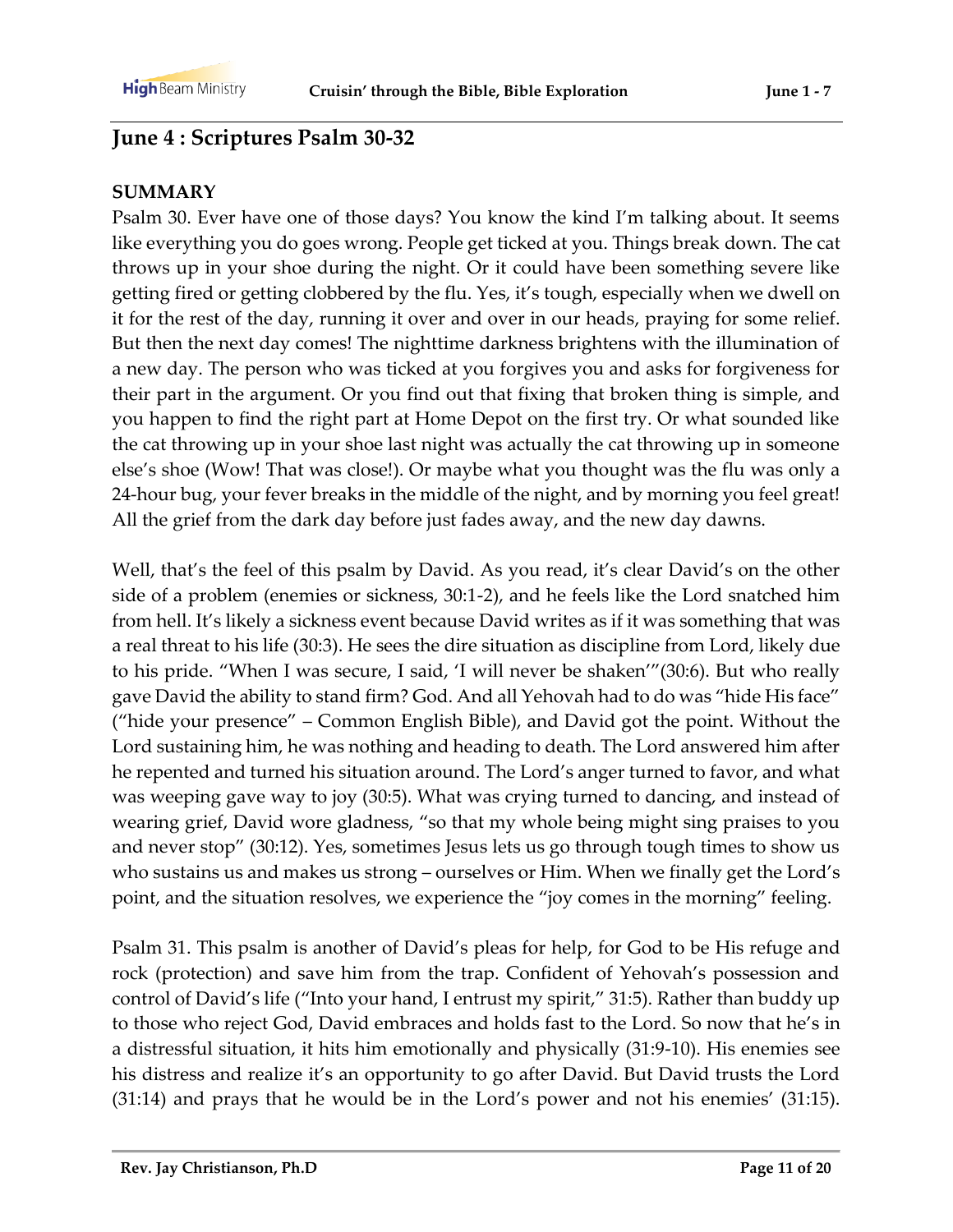Rather than David being disgraced, may it be his enemies who are disgraced (31:17). David praises the Lord for how He treats those who trust and fear God, for the Lord protects and shelters them from the plots of wicked people. David's conclusion? "Be strong, and let your heart be courageous, all you who put your hope in the Lord" (31:24)!

Psalm 32. If you've ever done something wrong, kept it hidden, and suffered for keeping it secret, you know exactly what David wrote about in Psalm 32. It's a psalm of rejoicing in the joy of confessing, repenting, and being forgiven! Don't read through it fast. Soak in the imagery for a while and feel how the emotions rise and fall and rise again. David starts with a "Man, it's great to be forgiven! Oh boy, I can't tell you how good it feels to be forgiven!" (32:1-2). In the next part, David describes how utterly miserable he became by keeping his sin a secret for so long, especially under the Lord's conviction. You can try to hold out for as long as you can. Still, God can press down really hard if He has to until you break. God doesn't do it to be mean, He just wants us to be honest with Him and clear the air. When that breaking point comes (32:5), forgiveness washes over us like cool water on hot skin.

After his experience, what does David recommend? Don't wait! Confess and take care of things now. Unloading personal sin puts you in a place of protection and joy (32:6-7). Finally, the next part is a tasty bit of wisdom from David (psalms are wisdom literature, after all). "Take a tip from me," he writes, "this is what you should do. Don't be like an animal that has to be forced to go the right way or do the right thing. If you go the way of the wicked, you'll be in a world of hurt. But those who do right will be surrounded by God's faithful love. So do right and rejoice, you righteous ones!"

#### **INSIGHT**

If you know the details of Jesus' last words on the cross, the last thing He said was, "Father, into your hands I entrust my spirit" (Luke 23:46). Remember what I said in the insight from Psalm 22? A single quote can reference the entire context of that quote. Therefore, what might Psalm 31 say in light of Jesus' crucifixion? Jesus could have been quoting this psalm (in shorthand) to express His trust in His Heavenly Father as His refuge in the face of death, "You will free me from the net that is secretly set for me, for you are my refuge." What is this secret trap set for Jesus? It was 1) the leadership at the time who sought a way to get rid of this rabbi from Galilee who claimed to be Israel's messiah. Such a messiah-wanna-be would bring Rome's wrath down on Judea, and the leadership's positions and power might be lost. Or even more profound, 2) Satan planned to get rid of Jesus because He knew there was something about Jesus that would eventually bring his satanic reign to an end. I believe it was both explanations. Jesus was a threat to both earthly and supernatural powers. And yet He willingly surrendered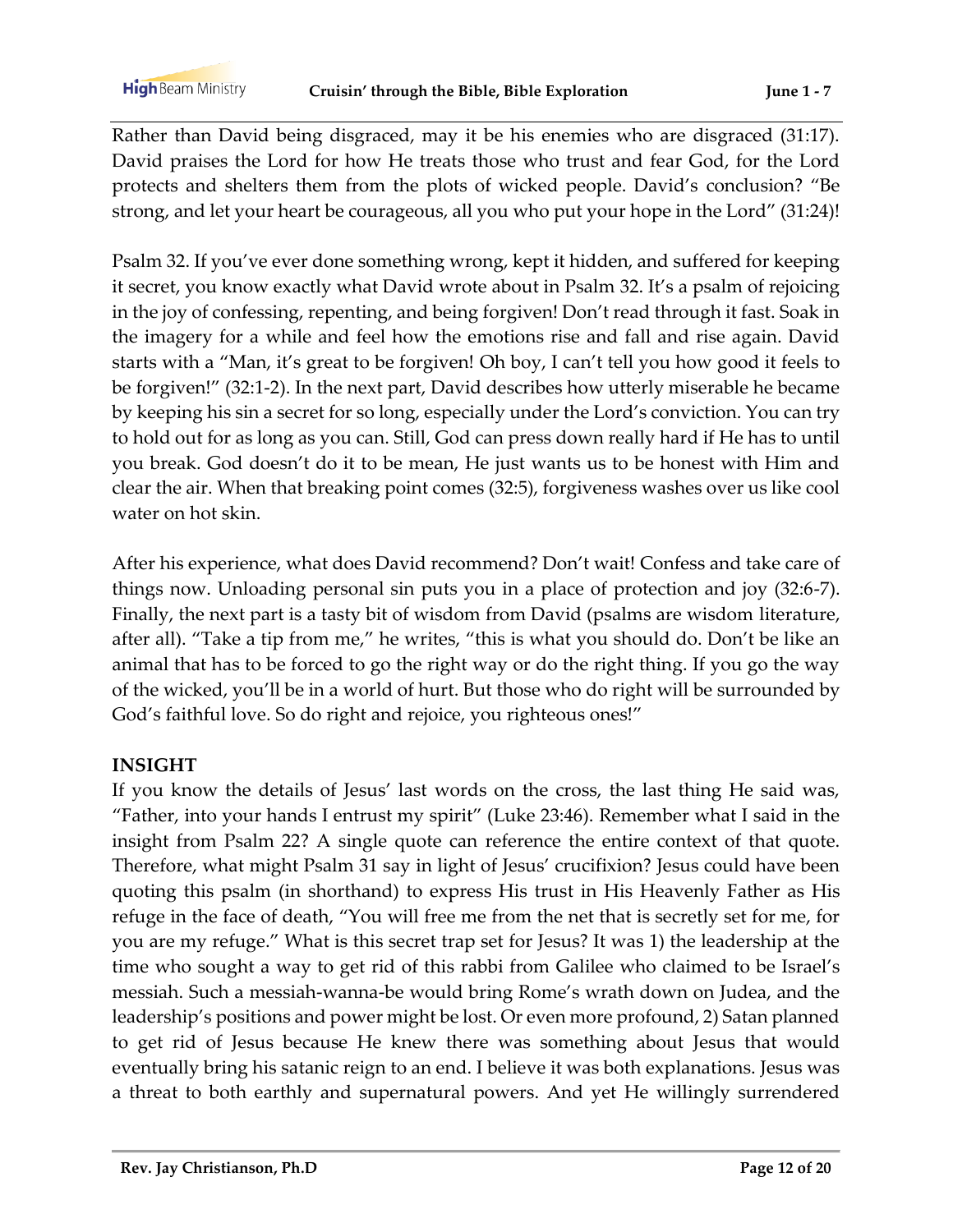Himself to His Father's work to free humanity from sin and death and provide a way to transfer all who want to into His Father's kingdom. So even though Jesus was going through the *most* distressing situation imaginable – taking sin upon Himself, suffering and dying because of it – His Father saw and heard His cry and brought His Son back to life to seal the redemption deal for us all.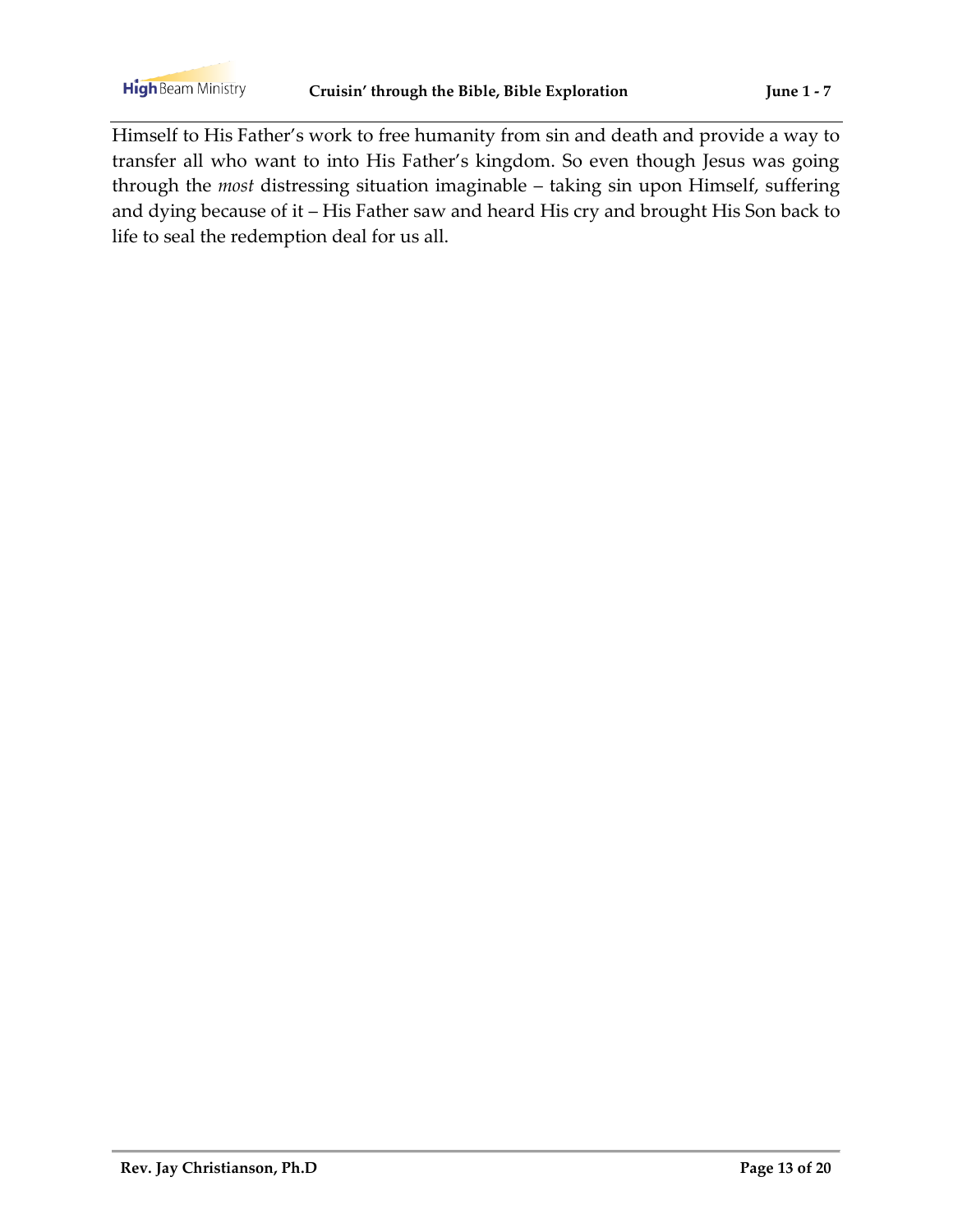# **June 5 : Scriptures Psalm 33-35**

### **SUMMARY**

Psalm 33. Yup, Psalm 33 is one big "Praise the Lord" fest! As it opens, the psalmist tells us to sing to the Lord because it's beautiful, for us to praise him on instruments, and to let loose with news songs to Him. That sounds like a pretty good worship service to me!

"Why should we do this, Mr. Psalmist?" Because of all the good things Yehovah is – His word is right, His works are trustworthy, He loves righteousness and justice, and the whole earth is filled with His love. The psalmist goes on to give us a macro-look at what God did. He made the heavens, the seas, and the earth; He did it all by speaking! And while He frustrates the nations' plans, His plans are sure. Oh yeah, it's good to serve the Lord and be His people! And yet, even with all this big stuff, Yehovah knows every person, even to their hearts and what they do. Even the mightiest army is no good if the Lord isn't backing them. But for those who have the Lord's backing, those who fear Him, He rescues them from death amid famine. In other words, you may have power, but without God, it's worthless. And you may be helpless, but with God, you have all the help you need. So, therefore, Lord, we're keeping our eyes on You!

Psalm 34. This psalm is fascinating because it's tied to a particular event, and it comes from the time David escaped from the Land of Israel to the land of the Philistines as he fled from Saul's assassination attempts. David did this twice, and this is the first time. He went to King Achish to ask for sanctuary (1 Samuel 10-15). Still, before solidifying it, Philistine King Achish (known in this psalm as Abimelech) was reminded by his servants that this was the same David who killed many Philistine warriors. Fearing that the king would take revenge on him, David faked insanity. He scratched at doorposts and drooled on himself. Well, it worked! King Abimelech drove David out, saying, "Do I have such a shortage of crazy people that you brought this one to act crazy around me? Is this one going to come into my house?" (1 Samuel 21:15). David dodged a bullet!

This is David's psalm of thanks to the Lord for helping him out of that self-made lousy situation (like we never do that kind of thing to ourselves, right?). The Lord didn't tell David to hide from Saul among the Philistines, and David figured it was a good plan, yet it nearly cost him his head.

David opens the psalm with praise to the Lord (34:1-3), followed by his remarkable declaration of the Lord's faithfulness to those who call to Him for help. Verse 7 is another favorite of mine, "The angel of the Lord encamps around those who fear him, and rescues them. Taste and see that the Lord is good. How happy is the person who takes refuge in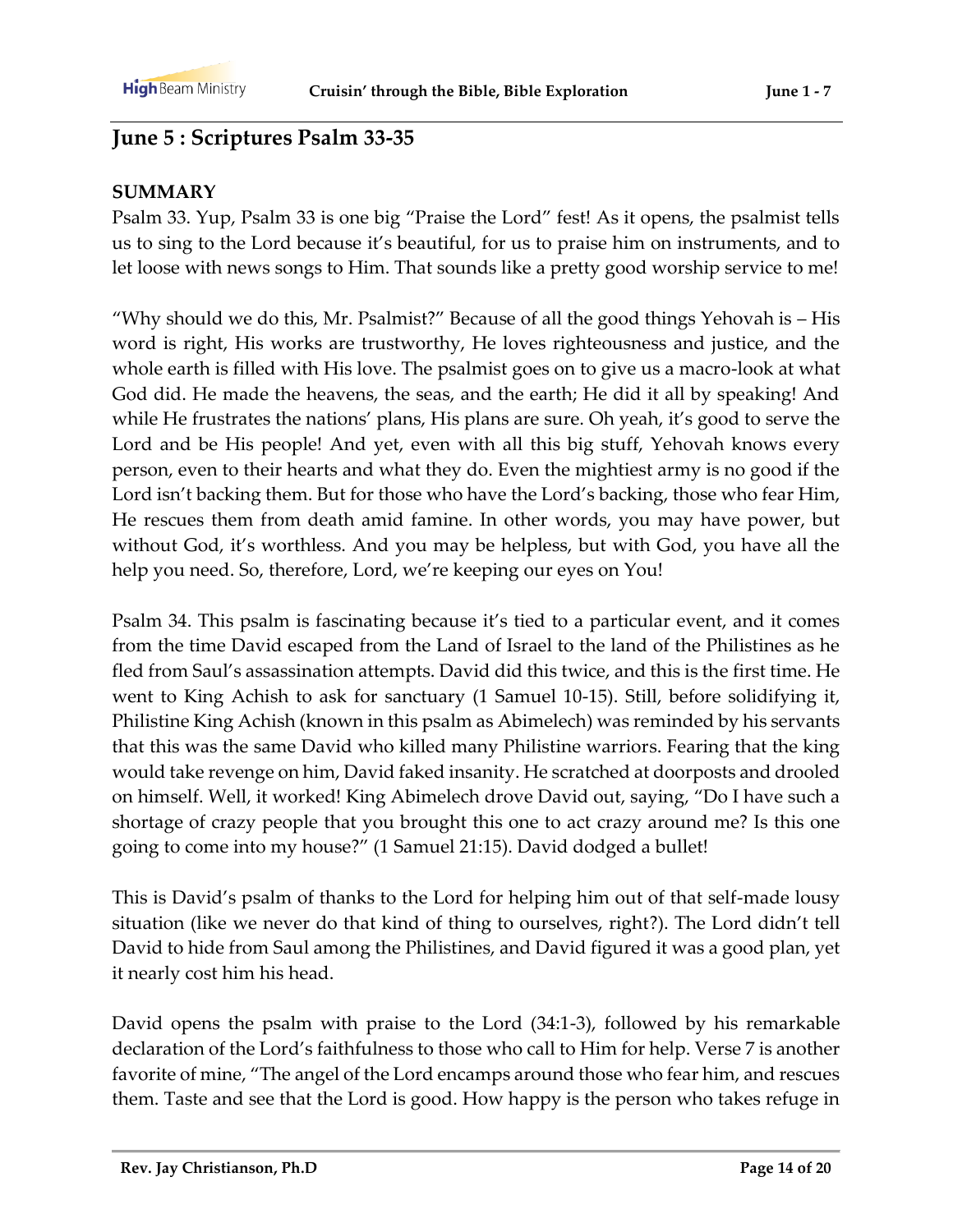him!" (34:7-8). Reminding myself that the Lord's presence surrounds those who revere Him has often encouraged me. The "taste and see" idiom means, "Experience this for yourself! Look to the Lord; you'll know Him to be your refuge and provider for all you need." The psalm then moves into the "wisdom" aspect through "Come, children, listen to me," much as a parent would instruct their child. What's the wisdom we should know? "Do you love life; do you relish the chance to enjoy good things?" (34:12, Common English Bible). Then stay away from evil and pursue good. How does that help? Because the Lord keeps His eye on His people and turns from the wicked (34:15-16). He helps the righteous when they're in trouble, brokenhearted, crushed, and carrying problems which certainly describes what David went through during his debacle with King Abimelech.

Psalm 35. A "Prayer For Victory" is how the heading describes David's Psalm 35. It certainly is. David asks the Lord to step ahead of him to fight his enemies (35:1-3) and follows it up with a mighty big imprecatory prayer, a prayer for harm against his foes. And what a list it is! As I read through it, I get the sense that David has found out about a plot against him. Could it have been from the Saul years, when King Saul schemed to take David's life? Perhaps. Some townsfolk sought to betray David to King Saul as well. Along those lines, it could also relate to the Absalom coup. But David knows he's in good hands with the Lord (35:9-10), unlike those who are moving against him. Apparently, his enemies are those he knew well enough to sympathize with their troubles and grief, only to be stabbed in the back now (35:15). David cries out for Yehovah to not delay but rescue him quickly (35:17). His foes are on the move with false assurances while plotting behind his back to falsely accuse him, saying, "Aha, aha! We saw it!" (35:21). But David knows the Lord sees what they're doing. He calls on the Lord to rise to his defense, humiliate his accusers, and ask Him to bless those working for his vindication.

#### **INSIGHT**

There's a lot of ugly news out there. I follow a bunch of news sites to see what's happening in the world, and sadly, bad news sells. So, that's what's often posted on the news aggregate sites. It can get downright depressing. But like the psalmist, I take a hefty dose of "looking out the window" rather than looking at my laptop's screen. When I look outside, I not only see the natural world as it is, but many times I see the majesty and creativity of the Lord. We need these times of "eye-raising" so we don't get caught in a cycle of "Woe is me!" or "The sky is falling!" We need the perspective God gives us through His remarkable creation and not the spin and twisted human perspective of the daily news. Lift your eyes!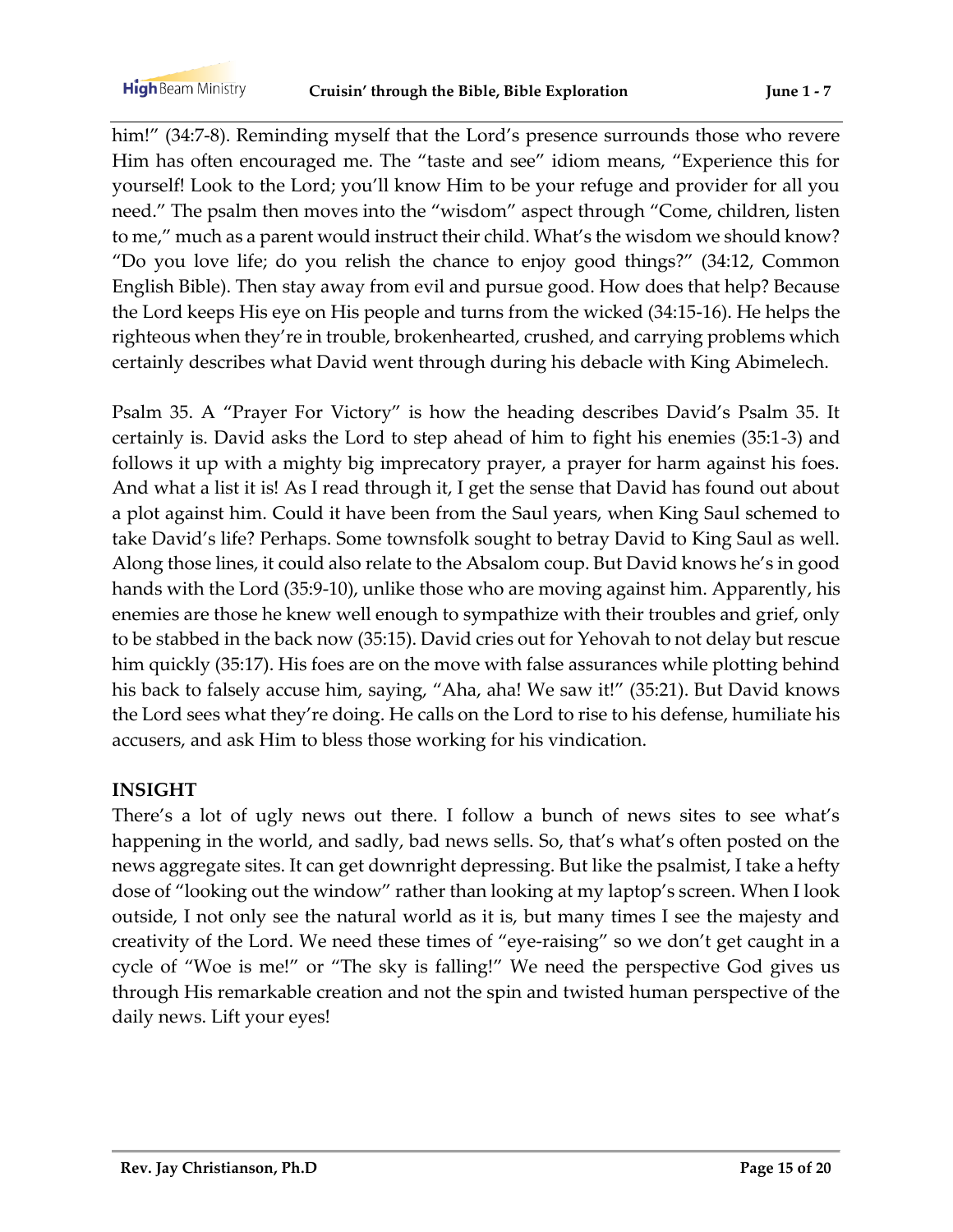# **June 6 : Scriptures Psalm 36-38**

### **SUMMARY**

Psalm 36. This psalm of David is a short, clear comparison between the righteous and the wicked. Verses 1-4 describe a person whose life has no regard for the Lord whatsoever. By day or night, the evil person speaks and acts in ungodly, God-rejecting ways. They don't seek God in any way; instead, they embrace ungodliness as their lifestyle. But for David, the Lord's covenant love, commitment to him, righteousness, and judgment are off the chart. This talk about how great the Lord is making the reader like me think, "Since this is so, then how dark and lost do the ungodly people have to be not to want this God who is so magnificent and willing to fill his people's needs?" David's conclusion is his request for the Lord to cover His faithful ones with His righteousness, covenant love, and protection from the ungodly.

Psalm 37. David's Psalm 37 is an excellent example of wisdom literature. If you've read anything from the book of Proverbs (which we will), you'll see how close Psalm 37 is to them. The heading captures the idea; it is a compendium of wise teachings comparing evildoers and their lives with the godly and their lives.

I've found great value in this chapter by reading the parts about how the righteous should act and how the ungodly act but doing it as a single group of instructions, a set for the godly and one for the wicked. For example: How should the godly be toward God and other people? Trust God, do good, delight yourself in the Lord, dedicate the way you live to Him, don't get frantic, but wait for the Lord to act, don't fret if someone else gets ahead, etc. You get the point. On the flip side, here's how the ungodly act: They harbor anger and rage, they plot against the good people, they threaten to hurt the vulnerable and needy, the wicked borrow money and can't pay it back, but the righteous person generously gives (37:21, one of my favorite memory verses). And so on.

I have two recommendations. First, after you've read this psalm, bookmark it and return to it. Read a single verse or verses that cover just one idea. Marinate your mind and heart in what you read and ask the Lord how you can "do" what you've read. Second, if you're in a small group, Bible study, or congregation Christian Ed class, go verse by verse or point by point through the psalm and dive deeply into what each verse means and how to apply it. Pray for each other to be Psalm 37 "doers." I think you'll be amazed at how it comes alive to you and how quickly you memorize it. Have fun!

Psalm 38. This psalm's heading is translated as a "Prayer of a Suffering Sinner." It's a Davidic psalm of "remembrance" or "memorial." It's most definitely a lament. David is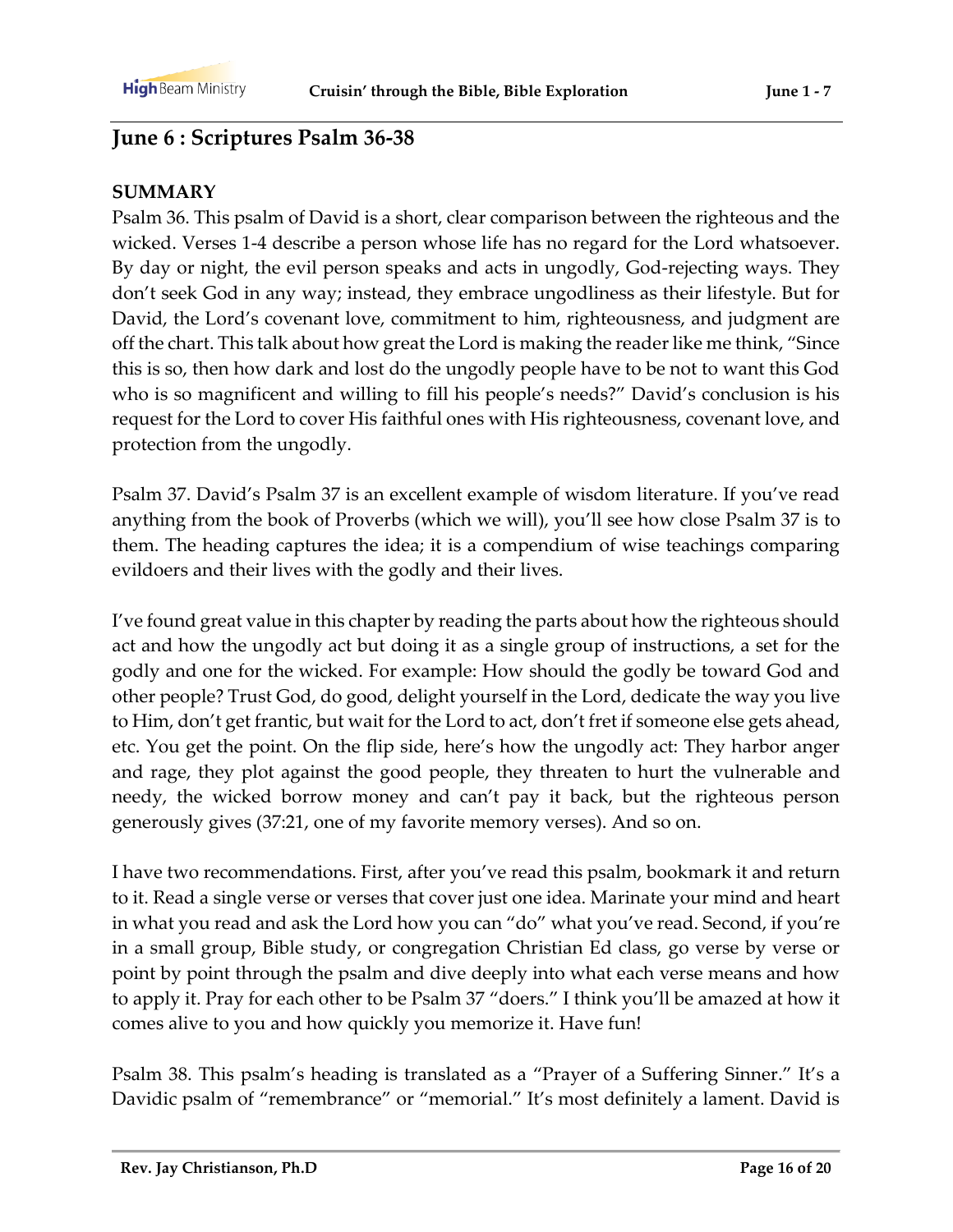suffering in a big way, from what we don't know. But as the book of Job often recounted, there was a traditional belief suffering indicates sin that hasn't been addressed. David thinks that's his case. He's taking a mental, emotional, and physical beating because of his sins, iniquities, and foolishness (a moral failing) (38:3-5). I can almost feel his aches and distress from how David describes his burden. He refuses to hide anything from Yehovah (38:9), for the Lord sees all, especially his suffering and the reactions from those around him – family, friends, and haters. The rest of the psalm is about David confessing and putting himself in God's hands. There's no resolution to his pain. The psalm ends with David's cry for help.

#### **INSIGHT**

As we read in Psalm 37, one of the marks of a committed and wise follower of God is the ability to be still and wait for Him to act on their behalf. This attitude of patient wait is what we see at the end of Psalm 38. David concludes it with a cry for help, and that's it. Sometimes (often?), the Lord's answer doesn't come quickly. Often, we aren't taken out of the situation but led through it by the Lord. And for a time, we may have to park amid our troubles, waiting for the Lord to act. Does this mean we do nothing? Not really. David cried out to God. He rehearsed his situation to the Lord, did a self-inventory to see if he was responsible, confessed whatever sin he needed, and waited until the problem was resolved. It's good to wait, and it's good to pour our hearts out to the Lord. That may be all we can do now, and that's okay.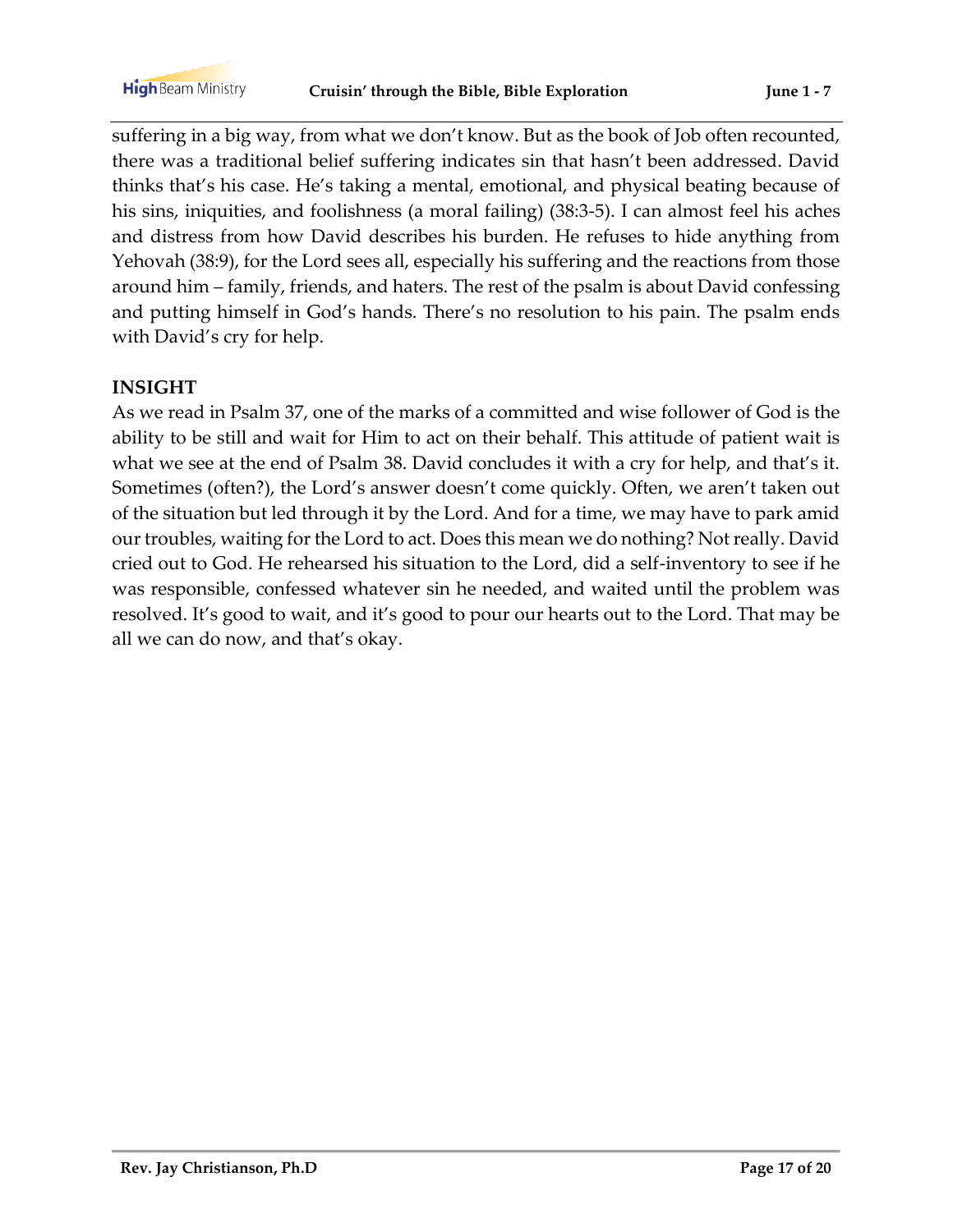### **June 7 : Scriptures Psalm 39-43**

#### **SUMMARY**

Psalm 39. If you're familiar with classical music or have a music education, you are probably familiar with music scores that a composer wrote for a particular purpose and a specific instrumentalist. This seems to be the case with Psalm 39. David wrote it for the choir director, and the soloist is Jeduthun. Jeduthun was one of David's primary worship leaders who prophesied as he played a musical instrument (1 Chronicles 25:1). Psalm 39 was later added to the collection of psalms we have today.

Has anyone ever told you to "shush" and stop complaining about a situation that's particularly troubling to you? You try to keep your mouth shut, yet your brain keeps rolling on, churning out rapid-fire thoughts about what you're going through. Growing emotions and bodily stress amplify those thoughts until you explode in a torrent of words! You got it. That's Psalm 39. David tries to keep quiet about his complaint (39:1-3) until he can't keep quiet any longer. What's David's complaint? The Common English Bible has a good translation, "Let me know my end, Lord. How many days do I have left? I want to know how brief my time is. You've made my days so short; my lifetime is like nothing in your eyes. Yes, a human life is nothing but a puff of air!" (39:4-6). David's psalm is about how fleeting life is and how meaningless it is for those who spend their lives chasing after the things of this world. But David's hope is in God, the Eternal One. And because he hopes in the Lord, David begs for the Lord to lift whatever torment he's going through. That torment might have dome to the king either to teach him a lesson (how fast life goes) or a punishment for sin (39:11). Because life is short, David asks the Lord to answer him. He knows he's just a temporary resident in this world and wants to enjoy it before shuffling off this mortal coil (hat tip to William Shakespeare).

Psalm 40. What? *Another* psalm by David? Well, he was called "the sweet psalmist of Israel" (2 Samuel 23:1) in many translations. This psalm is both a thanksgiving song and a cry for help. David starts with a summary of his experience – he was in a tough place, but God got him out of it. Therefore, he will sing his head off to the Lord so loudly as a testimony to Him that those who hear of it will be motivated to trust God.

Psalm 41. Okay, here we are on the last psalm of Book I of the book of Psalms. Psalm 41 is straightforward. David is a man who follows the Lord's Torah, and one of the emphases of Yehovah's Law is caring for the poor. God's people are to lend to the poor without charging interest to help them get on their feet (Exodus 22:25), the poor are not to be denied justice (Exodus 23:6), and leaving some food behind during the harvest was a way for the poor to glean for their food (Exodus 23:11) freely.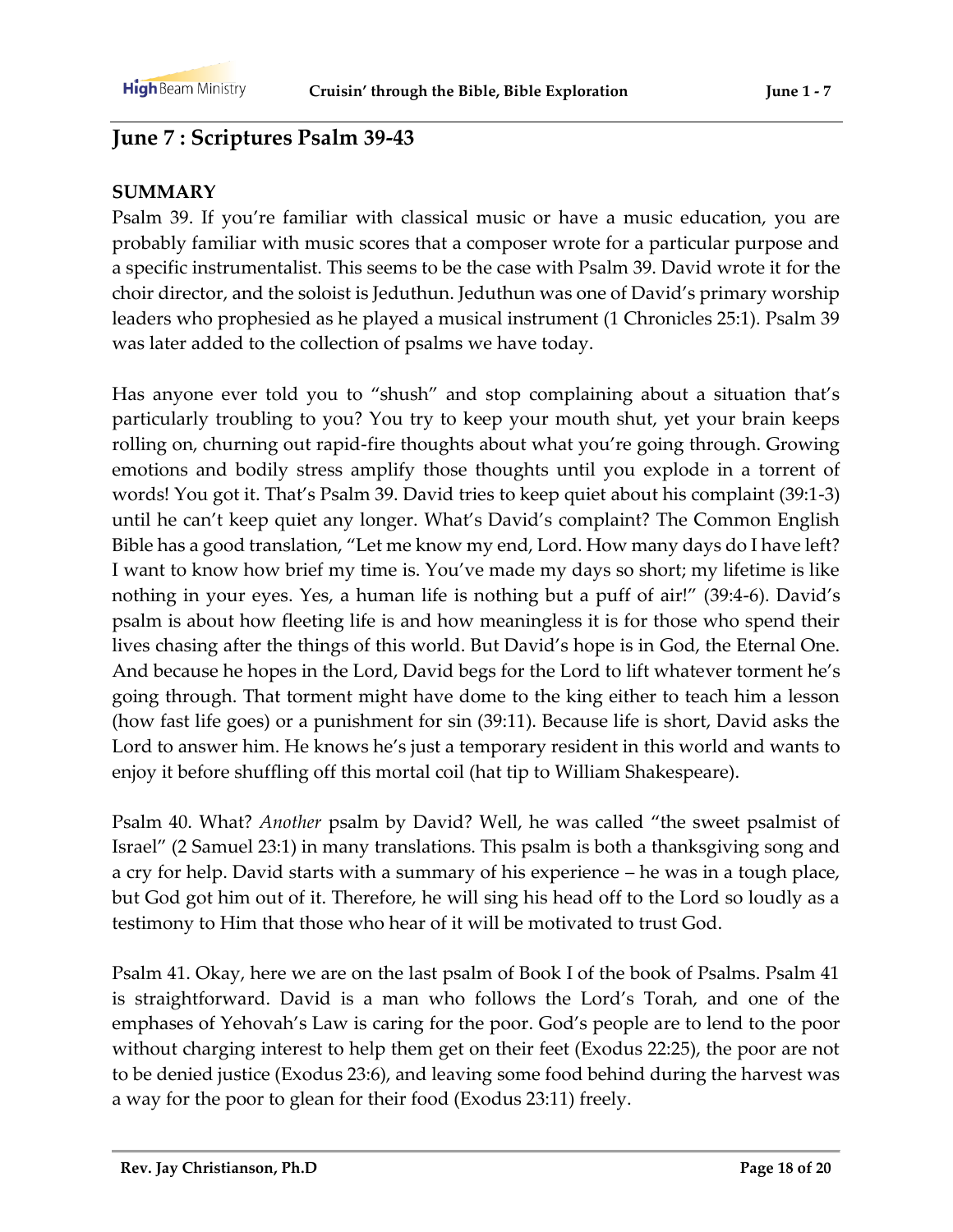On the other hand, it was against God's Torah to show favoritism to the poor in court cases (Exodus 23:3). The Lord is both merciful and fair in His dealings with the poor. Caring for the poor is the mark of a godly person and a highly commendable lifestyle. Doing so brings a blessing from God, "Kindness to the poor is a loan to the Lord, and he will give a reward to the lender" (Proverbs 19:17).

In this psalm, David touts his kindness to the poor as the reason Yehovah stood up for him against David's adversaries even when the king was sick (41:1-3). Again, David confesses his sin during his downtime to make sure there's nothing for which he's being punished and clearing the way for the Lord to heal him. However, during his illness, he can see his enemies hoping for his death (41:5). They may have visited David to wish him well, but he knows his enemies are spreading malicious rumors about how severe David's illness is. One of those is even an unnamed close friend (41:9), which makes the betrayal even worse. So David cries to the Lord to heal him. When Yehovah does, David will take care of those undercutting him.

Psalm 42. Welcome to Book II of the Psalms. Surprise! Psalm 42 is not from David. It is a *maskil*, meaning "insight," and it's also found in the heading for Psalm 32. The word might indicate this is a wisdom psalm, or it could be a term meaning "skillful" per the HCSB commentary. It's a lovely psalm many contemporary praise and worship music composers have set to music. It's a very descriptive psalm. In my mind, the image of a deer thirsting for water reminds me of the deer in the Judean desert in Israel's Jordan River valley. From May to October, the region can be arid except for a few watering holes of temporary creeks that form during the rare event of a storm. A thirsty deer panting for water is how the psalmist feels regarding his desire for the Lord. Why is he so intense about seeking the Lord? The psalmist is depressed because God seems distant from him (42:3, 5, 6, 9). The situation appears to be that the psalmist is far from Jerusalem, where God's physical presence dwelled in His Temple before the Babylonian exile. As evidence, the writer refers to the land of the Jordan River, Mount Hermon (the highest peak on Israel's northern edge and the source of the Jordan River), and Mount Mizar (likely near Hermon). If he's in this area, yeah, he's far from Jerusalem, the Temple, and God's presence. He tries to temper his depression by reminding himself that despite the sense of aloneness, the Lord is still his Savior and his God (42:5). He recalls with joy the times he worshiped at the Temple during the Feasts of the Lord (42:4). But now, some people taunt him, aggravating his feeling of divine isolation. But he has a solution, "Hope in God! Because I will again give him thanks, my saving presence and my God" (42:11).